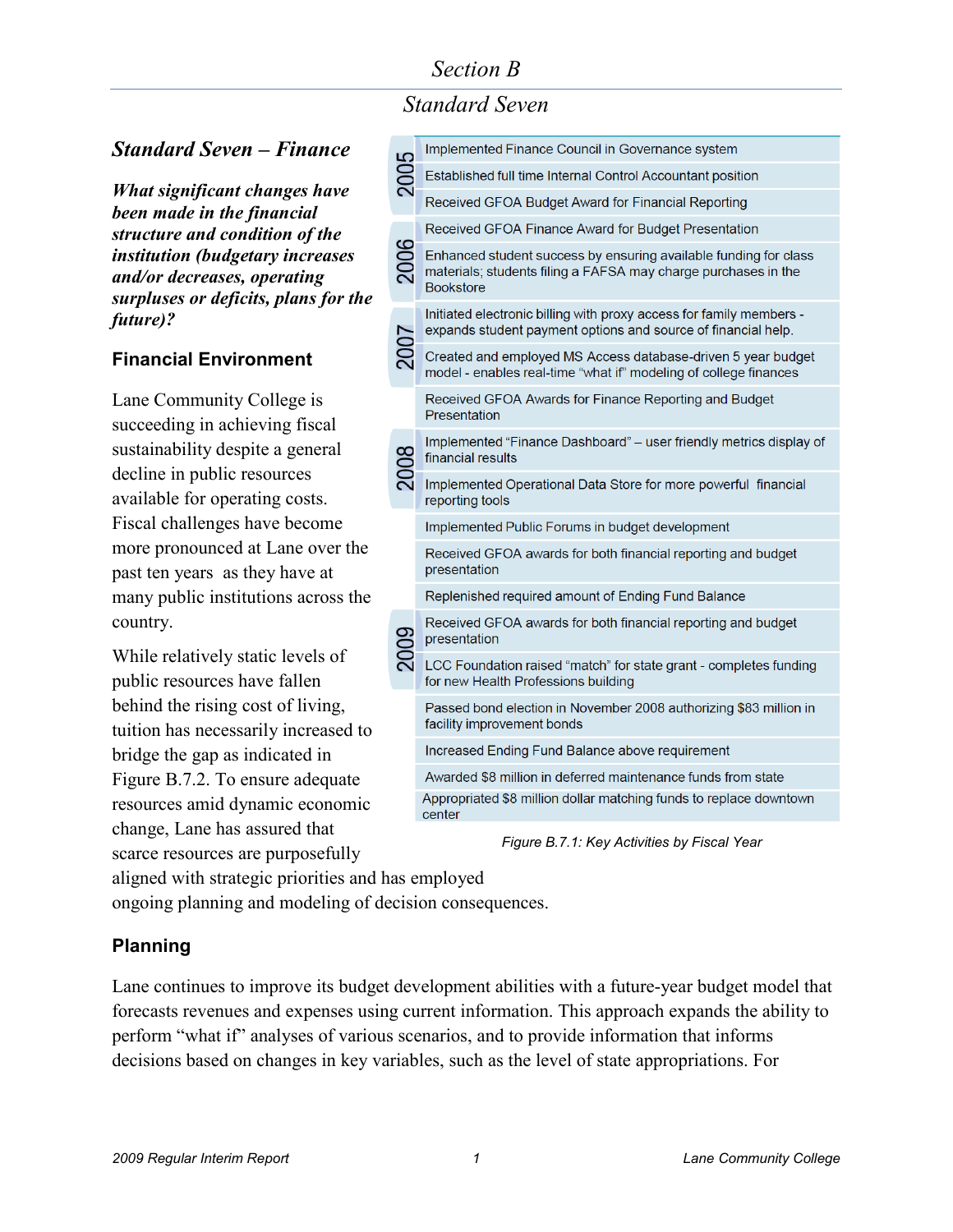*Standard Seven*



*Figure B.7.2: Total Public Resources and Tuition Revenues FY99 – FY10 Source: Lane Community College Banner ERP*

example, the College was quickly able to model the impact of the reduction in property tax collections on the College budget.

To further enhance accuracy of financial reporting and planning, the College created a full-time internal control accountant position for regular reviews and tests of financial records and processes. In addition Lane provides opportunities for individual suggestions and detailed planning at the unit level to address changing needs from year to year. For example, the internal controls accountant was able to help the bookstore resolve problems in textbook inventory management and sales planning, saving tens of thousands in losses from idle and obsolete inventory.

Lane's budget document has won awards from the Government Financial Officers Association for four years in a row. Lane has also won GFOA annual awards in the same period for financial reporting. The budget process is outlined in detail on the College budget development website,<sup>[1](#page-1-0)</sup> and involves the College governance system which establishes strategies and frameworks to address shortfalls and strategic shifts of resources.

 $\overline{a}$ 

<span id="page-1-0"></span>*<sup>1</sup> See <http://www.lanecc.edu/budget/budgetdd.htm>*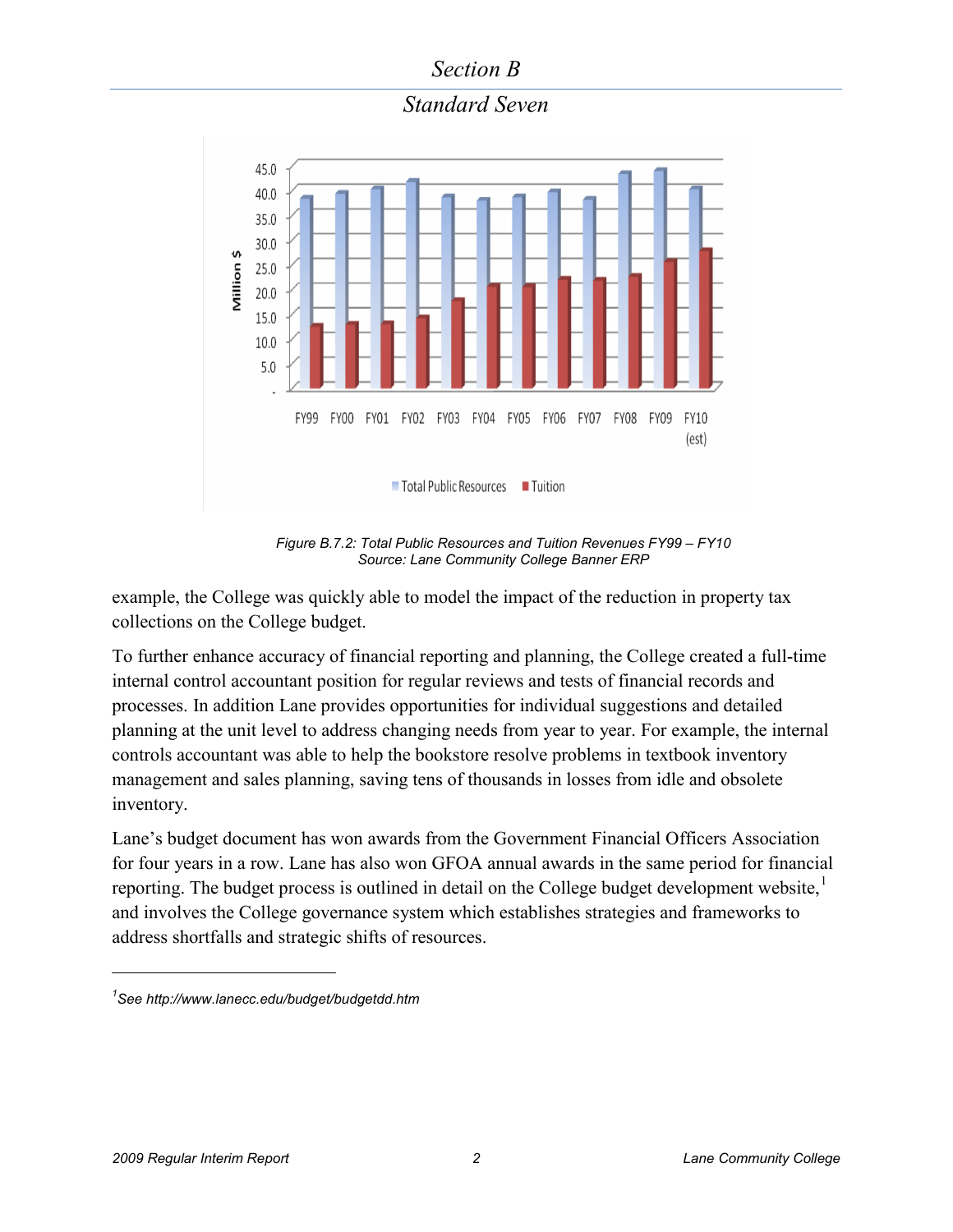*Standard Seven*



*Figure B.7.3: Finance Dashboard*

Lane also has invested substantial work in recent years to make financial results more accessible and understandable for the college community. A tool recently implemented to help achieve this is the creation of a financial "dashboard" (Figure B.7.3) that provides a quick summary of college financial metrics. The source information for the dashboard is updated with the posting of each payroll. This allows the average employee to have a simple and transparent view of college finances without the need for mastering a complex accounting system or relying only on the explanations of others.

Lane also has increased the depth and breadth of its training programs, providing expanded access to financial data. This contributes to financial transparency and empowers more users of financial information to utilize the budget more effectively as a planning and guiding tool. Underlying efforts to improve access to and understanding of financial information has been the expectation that having more financially knowledgeable stakeholders across the College will contribute to on-going long-term financial analysis and planning, which also will benefit the work occurring in other arenas such as labor negotiations. This improved dynamic will contribute to fiscal sustainability and overall college financial performance.

#### **Financial Environment**

Sparked by grave concerns that state revenue will continue to decline, causing further erosion in funding for community colleges, Lane has been focusing efforts to restore the college ending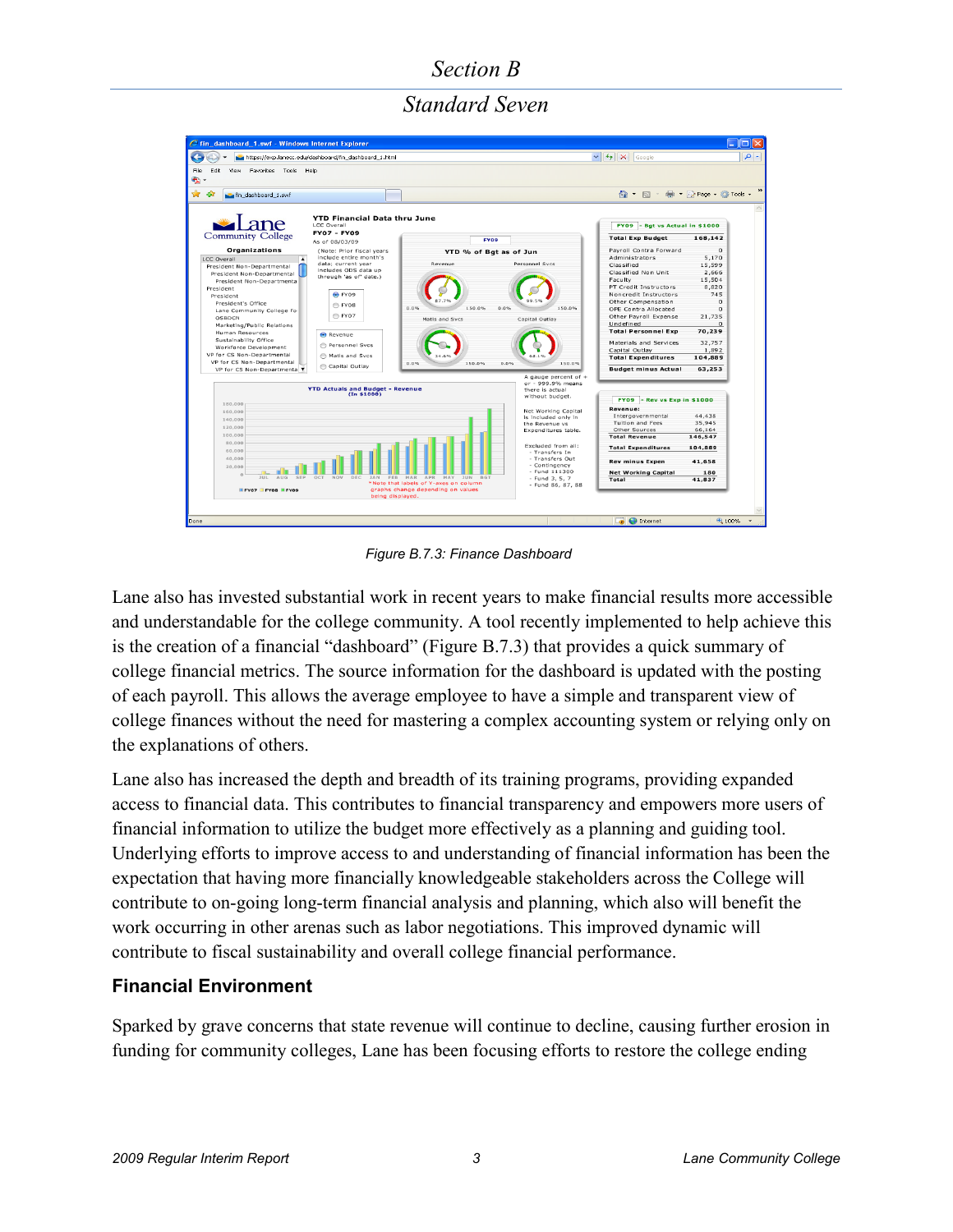

*Standard Seven*

*Figure B.7.4: Revenues Over (Under) Expenditures FY98 – FY09 Source: Lane Community College Banner ERP*

fund balance. This effort has resulted in full compliance with Board Policy<sup>[2](#page-3-0)</sup> and contributes to efforts to ensure fiscal stability. While restoration of the ending fund balance to meet minimum Board requirements is very good news, Lane still has no true reserves for the fiscal flexibility it needs.

Maintaining an adequate ending fund balance has become essential for meeting possible midyear reductions in state support caused by declining tax revenues. Additionally, the College has been challenged in managing its operating requirements during the last quarter of the biennium using cash flow alone because the legislature defers the last quarterly payment for community colleges into the next fiscal year. Restoring the ending fund balance has been essential for maintaining the College's credit rating, which is a critical requirement for keeping interest costs to county taxpayers as low as possible (bonding authority was approved by voters in the November 2008 election).

 $\overline{a}$ 

<span id="page-3-0"></span><sup>&</sup>lt;sup>2</sup> See Board Policy Number: E.030, Ending Fund Balance [\(http://www.lanecc.edu/presoffc/board/policies/E030.htm\)](http://www.lanecc.edu/presoffc/board/policies/E030.htm)